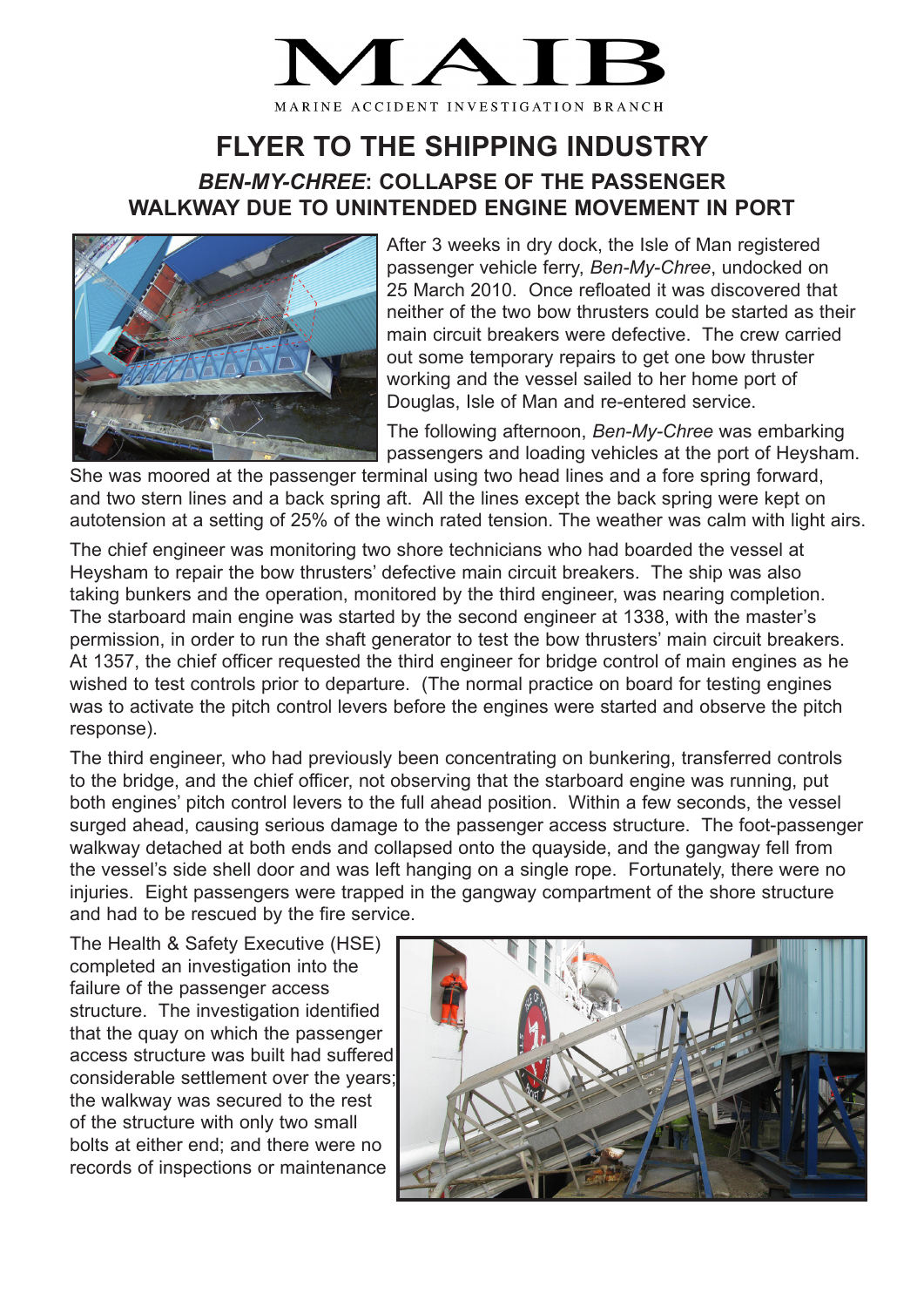work having been carried out on the structure. The HSE issued several recommendations to Heysham Port, which are relevant to all passenger terminals. These include:

- An inspection regime, similar to that for bridges, should be adopted with the findings of *the inspection recorded and any remedial work identified should be carried out within an appropriate timescale. Particular attention should be given to safety critical parts of the structure. The inspection should be carried out by a competent person.*
- • *For the procurement, operation and maintenance of ship to shore structures, reference should be made to the guidance provided in CIRIA Report C518, Safety in Ports, ship to shore linkspans and walkways.*

## **SAFETY LESSONS**

- 1. Running main propulsion engines while a vessel is alongside is an extremely hazardous activity and must be controlled carefully. Several accidents in the past have resulted from failure of controllable pitch propeller (CPP) control systems resulting in propeller blades being inadvertently set to ahead or astern pitch. Sufficient safeguards must be put in place to mitigate the consequences if the CPP system fails to maintain the neutral position of the propeller blades and, specifically, to uncouple the hazards of engine operation from passenger or vehicle operations.
- 2. The use of autotension winches on ro-ro ferries significantly reduces the dependence on the crew to maintain the required tension in the mooring lines. However, opposing spring lines held on autotension winches can cause the vessel to 'walk' along the pier and may not restrain the vessel as well as mooring lines secured on bitts or held on winch brakes. Operators should conduct a detailed assessment to consider the balance of these risks and adapt their procedures accordingly.
- 3. Regular inspection and maintenance of facilities used by passengers is of paramount importance. Guidance is available for the design and construction of passenger access structures in the form of published reports and British Standards. In particular, the following are most relevant:
	- Safety in Ports, Ship to Shore Linkspans and Walkways (CIRIA report C518)
	- Maritime Structures: Code of Practice for the Design of Ro-Ro Ramps, Linkspans and Walkways (BS 6349-8:2007)
	- Maritime Works: Code of Practice for the Design of Quay, Walls, Jetties and Dolphins (BS 6349-2: 2010).
- 4. It is crucial that crew members communicate openly and do not make assumptions about each others' actions, especially when performing tasks which are not part of the daily routine.

This flyer and the MAIB's investigation report are posted on our website: www.maib.gov.uk

For all other enquiries:

Marine Accident Investigation Branch Tel: 023 8039 5500 Mountbatten House Fax: 023 8023 2459 Grosvenor Square **Email:** maib@dft.gsi.gov.uk Southampton SO15 2JU

December 2010